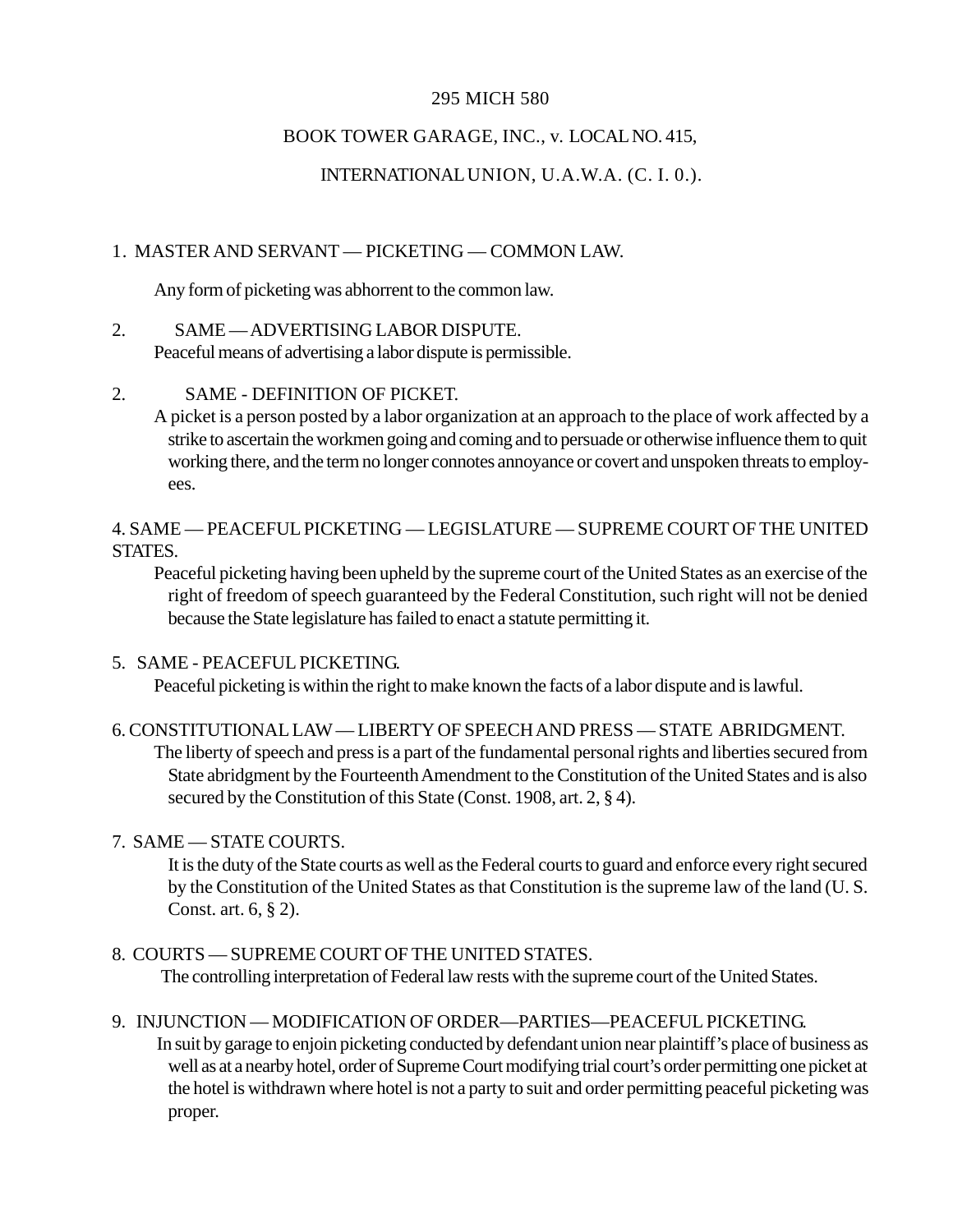Appeal from Wayne; Nichol (Henry G.), J. Submitted April 9, 1940. (Calendar No. 41,094.) Decided December 10, 1940.

Bill by Book Tower Garage, Inc., a Michigan corporation, against Local No. 415, International Union, United Automobile Workers of America, and others to restrain picketing of plaintiff's premises and of the Book Cadillac Hotel. Injunction denied. Plaintiff reviews by appeal in nature of mandamus. Writ denied.

*Milburn & Semmes (Edward T. Goodrich,* of counsel), for plaintiff.

*Maurice Sugar (Jack N. Tucker* and *Louis Rosenzweig, of counsel),* for defendants.

BUTZEL, J. We granted leave to appeal in the nature of mandamus to review an interlocutory order denying plaintiff's application for a temporary injunction to restrain defendants from peaceful picketing to publicize a labor dispute.

Plaintiff owns a large downtown garage on State street near Washington boulevard in the city of Detroit. The Book Cadillac hotel is located on Washington boulevard, a little south of State street. A dispute arose between plaintiff and some of its employees because of plaintiff's refusal to negotiate a closed shop agreement with defendant union. After serving notice of intention to strike, pursuant to Act No. 176, § 9, Pub. Acts 1939 (Comp. Laws Supp. 1940, § 8628-9, Stat. Ann. 1940 Cum. Supp. § 17.454[9] ), defendant called a strike and stationed a line of pickets in front of one of the entrances to plaintiff's garage and at an entrance of the Book Cadillac hotel. Plaintiff filed a bill of complaint seeking an injunction against picketing on plaintiff's property or the vicinity thereof, and from picketing the premises of any person with whom plaintiff does business. A temporary injunction issued in accordance with the prayer of the bill, but was later modified to permit peaceful picketing by the maintenance of six pickets on each side of plaintiff's premises and one picket in front of the Book Cadillac hotel. The order appealed from by plaintiff provides that defendants may not interfere with plaintiff's employees or persons who desire to enter the employ of plaintiff, by the use of threats, personal violence, intimidation or other means calculated or intended to prevent entering or continuing in the employ of plaintiff; defendants may not interfere with the access, ingress or egress of employees of plaintiff at or about any of the entrances of plaintiff's property or in any manner interfere with employees in their place of employment or at their homes or in other places; they may not interfere in any manner with persons desiring to do business with plaintiff; they may not congregate or loiter about the premises of plaintiff or in the vicinity thereof or interfere with or obstruct plaintiff's business by coercion, threats, or intimidation; they are enjoined from inducing or attempting to induce sellers of merchandise from refraining from selling plaintiff or from delivering merchandise to plaintiff, and from endeavoring to prevent deliveries to and from the property of plaintiff. The order does permit defendants to maintain six pickets on each side of the Book Tower garage and one picket at the Book Cadillac hotel.

Defendants assert that relief should be denied plaintiffs because of the clean hands doctrine of equity. We decline to base the decision on this point because this court has not spoken for nearly 18 years on the question of the right of peaceful picketing *(Schwartz v. Cigar Makers International Union,* 219 Mich. 589), and we believe it would better serve the bench and bar to base the decision on that one issue.

The problem of force and violence has been removed from the case by defendants' concession that they do not contend that violence, threats of violence and intimidation are legal. They claim only the right of peaceful picketing, so as to permit them to publicize the facts of their dispute without the use of force and intimidation, and thus to accomplish moral persuasion. The sole question for our determination is whether such activity is lawful.

Any form of picketing was abhorrent to the common law. About 42 years ago this court adopted the viewpoint, in line with many other courts, that such activities may be enjoined. *Beck v. Railway Teamsters' Protective Union,* 118 Mich. 497 (42 L. R. A. 407, 74 Am. St. Rep. 421). See, also, *Ideal Manfg. Co. v. Wayne Circuit Judge,* 139 Mich. 92; *Ideal Manfg. Co. v. Ludwig,* 149 Mich. 133 (119 Am. St. Rep. 656)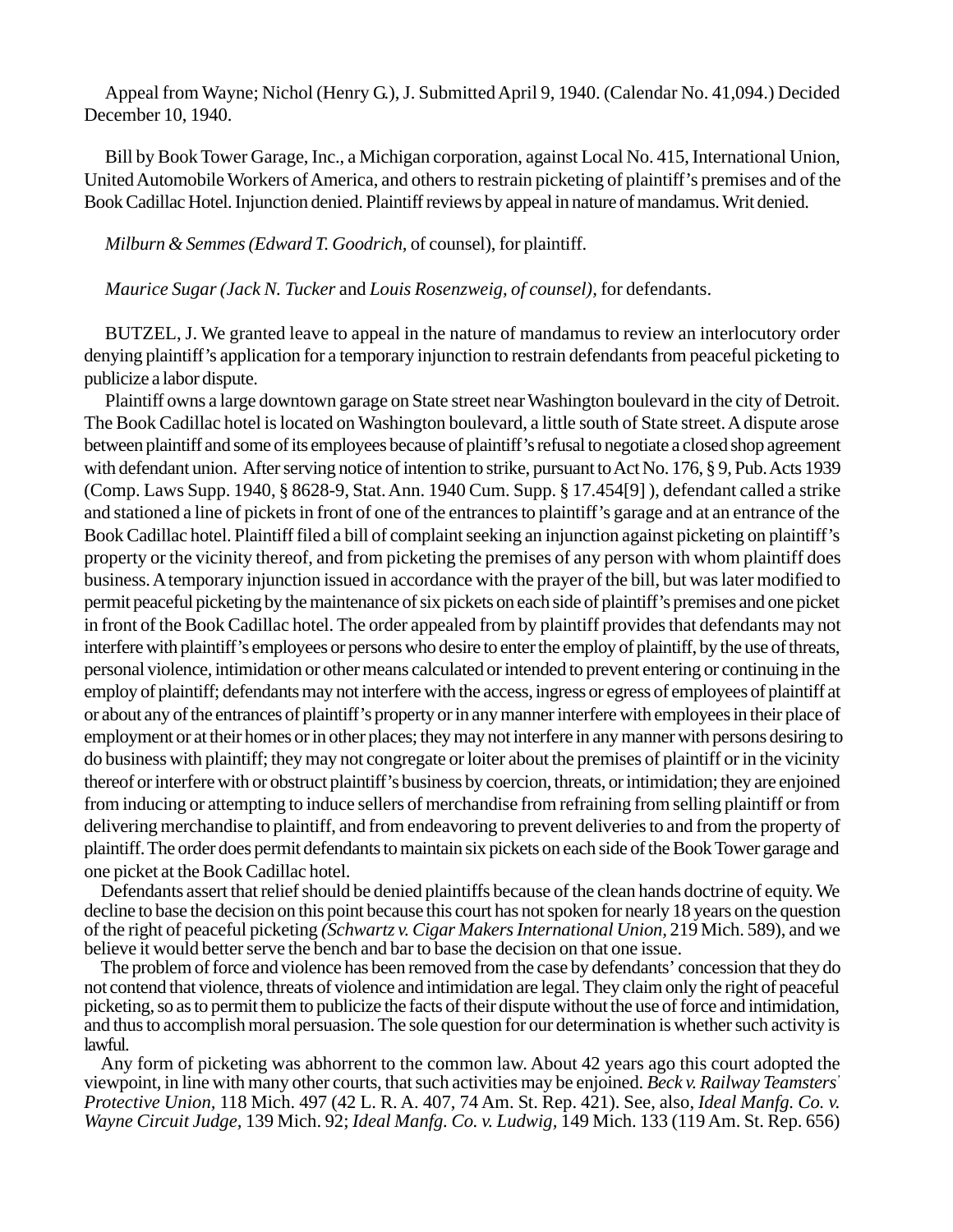; *In re Langell,* 178 Mich. 305 (50 L. R. A. [N. S.] 412); *Clarage v. Luphringer,* 202 Mich. 612; *Schwartz v. Cigar Makers International Union, supra.* Defendants contend that the decisions of the supreme court of the United States on April 22d of this year in *Thornhill v. Alabama,* 310 U. S. 88 (60 Sup. Ct. 736), and *Carlson v. California,* 310 U. S*.* 106 (60 Sup. Ct. 746), are in conflict with the law as enunciated in the Michigan decisions. We think the *Beck Case* isinconsistent only in part with these recent decisions; they do not condone any interference with property rights by force or intimidation. It is the change in factual conditions since 1898 that leads to a different result. The ruling in the *Beck Case* and the later cases based thereon must be qualified by the decisions in the *Thornhill* and *Carlson Cases.*

The law has always sanctioned peaceful means of advertising a labor dispute. In the *Beck Case,* Justice GRANT stated that laborers "may use persuasion to induce men to join their organization, or to refuse to work except for an established wage. They may present their cause to the public in newspapers or circulars, in a peaceable way, and with no attempt at coercion. If the effect in such case is ruin to the employer, it is *damnum absque injuria,* for they have only exercised their legal rights. The law does not permit either party to use force, violence, threats of force or violence, intimidation, or coercion." At the time of the *Beck Case,* it was the view of many courts that picketing could not be carried on peacefully—the display of banners was regarded as a subterfuge for unspoken threats. "It would be idle to argue," it was said, "that these circulars were not intended as a menace, intimidation, and coercion. They were so used, and were `a standing menace' to every one who wished to work for, or trade with, complainants." The argument that pickets are "thrown out" for the purpose of peaceful argument and persuasion was rejected with the answer: "They are intended to intimidate and coerce." The court quoted the then current lexicographer's definition of the word "picket":

"A body of men belonging to a trades union sent to watch and annoy men working in a shop not belonging to the union, or against which a strike is in progress." Century Dictionary; Webster Dictionary.

It was further said that "This definition is the result of what has been done under it, and the common application that has been made of it. This is the definition the defendants put upon it in the present case."

The court was not laying down an ultimate principle of law but was expressing an evidentiary conclusion of the time to illustrate the principle that you must not demonstrate or intimate that force will be used to achieve victory in the economic dispute. Such a conclusion of another year should not necessarily control the experience of today. The very meaning of the word "picket" has taken on a different color in the lexicographer's definition of our time, as compared with the definition current when the *Beck Case* was decided. Webster's New International Dictionary (2d Ed., 1937), defines a picket as

"A person posted by a labor organization at an approach to the place of work affected by a strike to ascertain the workmen going and coming and to persuade or otherwise influence them to quit working there."

While this definition does not encompass all the activities included by the word "picketing," we note the absence of the element of "annoy." It would serve no useful purpose to attempt at this date to reexamine the rightness or wrongness of the conclusion of 1898; it is enough that it has been declared that the dissemination of information about a labor dispute near the premises of the employer no longer has inherent in its nature the "covert and unspoken threats" which prompted the decision in the *Beck Case.*

 Plaintiff points out the fact that the legislature has not seen fit to change by statute the common-law conclusion since this court rendered its first opinion prohibiting all picketing; plaintiff insists that the circuit judge must unflinchingly abide by the unchanged rulings of this court (*Dodge v. Van Buren Circuit Judge,* 118 Mich. 189). Although the question has been presented to the legislature, no law permitting peaceful picketing has been enacted. Defendants call our attention to the fact that peaceful picketing has been upheld in many jurisdictions where the question has arisen. It is unnecessary to cite cases to this effect. The right of peaceful picketing has been upheld as an exercise of the right of free speech by the highest court in the land. Our legislative inactivity is no answer for denying a right secured by the fundamental law of the United States.

"Members of a union might, without special statutory authorization by a State, make known the facts of a labor dispute, for freedom of speech is guaranteed by the Federal Constitution." (*Senn v. Tile Layers Protective Union,* 301 U. S. 468, 478 [57 Sup. Ct. 857].)

Peaceful picketing is within the right to "make known the facts of a labor dispute," and is lawful.

The liberty of speech and press secured from Federal abridgment by the First Amendment to the Federal Constitution has been carried over and made a part of the fundamental personal rights and liberties secured from State abridgment by the Fourteenth Amendment. *Stromberg v. California,* 283 U.S. 359 (51 Sup. Ct. 532, 73 A. L. R. 1484); *Near v. Minnesota,* 283 U. S. 697 (51 Sup. Ct. 625); *Palko v. Connecticut,* 302